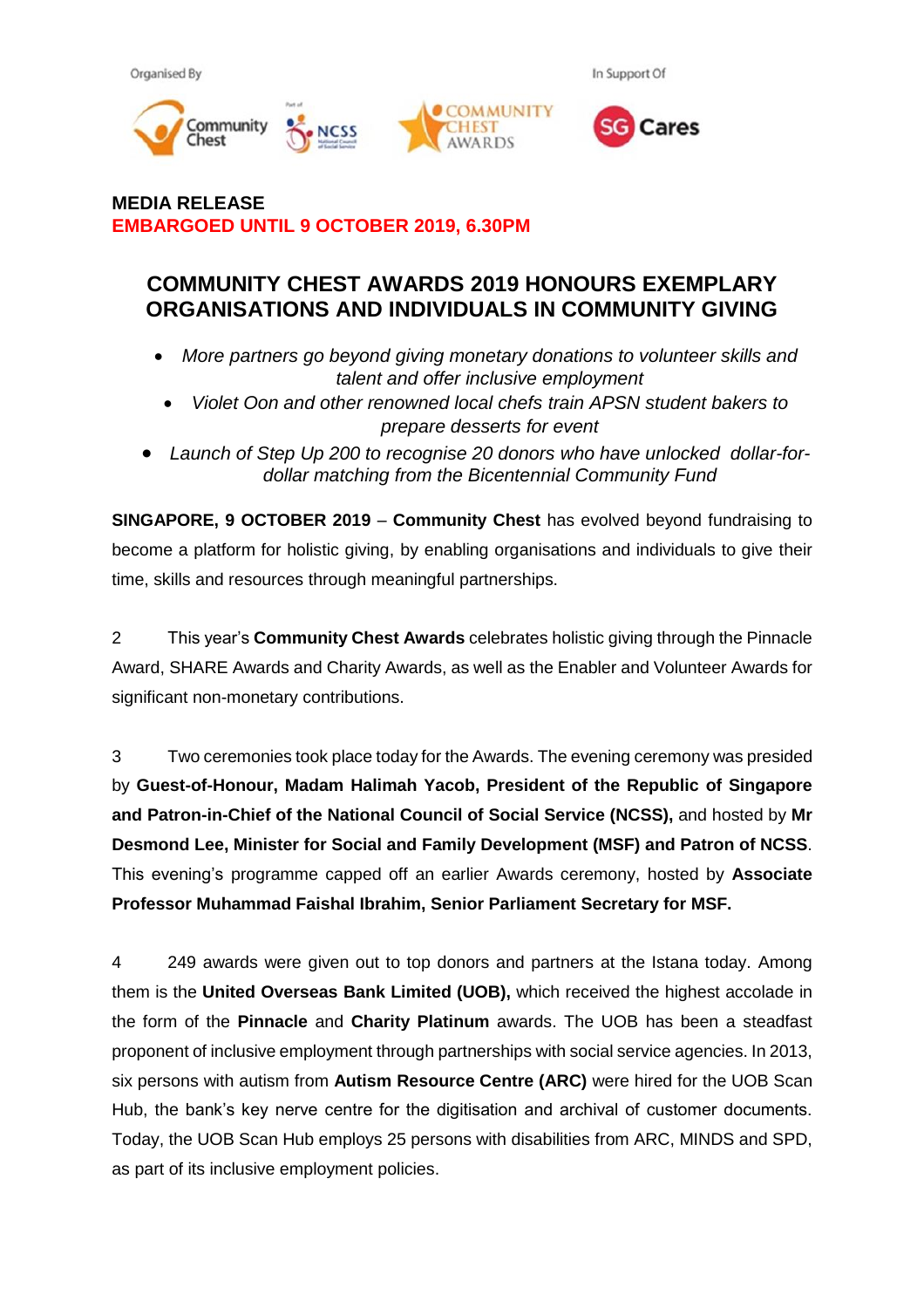5 Guests of tonight's ceremony enjoyed specially curated desserts prepared by 13 student bakers from the **Association for Persons with Special Needs (APSN) Bakery Enterprise**, who were trained by renowned local chefs **Violet Oon, Pang Kok Keong, Dewi Imelda Wadhwa, Daniel Tay and S R Bala**. Through this collaboration, the adult trainee bakers learnt new knowledge and skills shared by the chefs. One of the trainees, 32-year old Siti Fatimah said, "It was not easy for me at first, but it was fun learning the new recipes and baking with the chefs. I am now a better baker."

6 The occasion also marks the launch of the **Step Up 200** initiative to honour 20 organisations and individual donors that have increased their fundraising and engagement efforts to rally the community in giving. Their efforts have unlocked the dollar-for-dollar matching from the Bicentennial Community Fund (BCF), up to 20% of total donations garnered till 31 March 2020. Among the donors is **Singapore Press Holdings Limited** (SPH). SPH reached out to the public and their business partners for donations through their 'Double the Love' campaign, where SPH matched public donations dollar-for-dollar up to \$350,000. Their 35th Anniversary Charity Concert was also opened to social service users and members of the public as part of their corporate social responsibility to give of their time, talent and treasure. SPH's efforts raised \$426,000, an increase of 22% from the previous year's donations.

7 "We are encouraged to see many partners stepping up to pursue giving beyond monetary donations. Some have integrated inclusive business practices in their hiring, while others use their skills and talent to make a difference in the lives of others. We hope these exemplary organisations and individuals will inspire more to take action in building a caring and inclusive society for all," said **Mr Phillip Tan, Chairman of Community Chest.**

- END –

### **About Community Chest**

As the hallmark of care and share, Community Chest has been uniting the community to fundraise and serve those in need since 1983. In 2019, as Singapore reflects on its progress and milestones since its founding 200 years ago, Community Chest aims to highlight the importance of community giving and how it has been integral to the success of Singapore since its early days.

Under the **Bicentennial Community Fund**, the Government will provide dollar-for-dollar matching for donations to Community Chest, up to 20% of the total funds raised from 1 April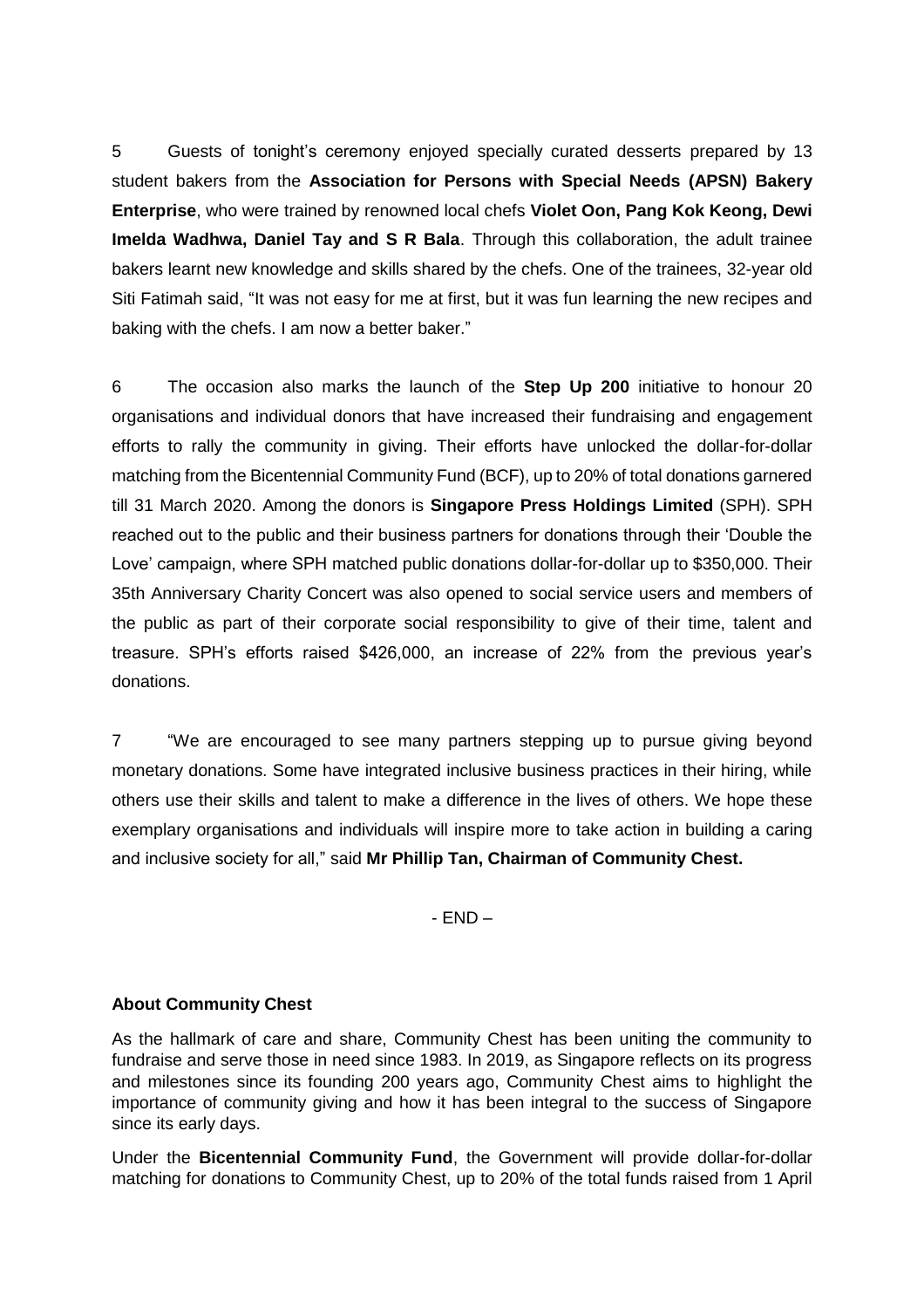2019 to 31 March 2020. Through this, Community Chest hopes to encourage the community to give and maximise the impact to enhance the sector's capabilities, create impactful partnerships and make caring a part of our everyday lives.

Community Chest supports about 80 social service agencies to meet underserved, critical social needs. As our fundraising and operating costs are covered mainly by Tote Board Group, 100% of your contributions goes towards empowering the lives of:

- Adults with disabilities
- Children with special needs and youth-at-risk
- Families in need
- Persons with mental health conditions
- Vulnerable seniors

#### **Find out more at comchest.sg**

### **About SG Cares**

SG Cares is a national movement dedicated to building a more caring and inclusive home for all. The movement invites all who live in Singapore to put values into action through active volunteerism, ground-up efforts and everyday acts of care. It also aims to build capability across various sectors and organisations to grow opportunities for volunteering. By inspiring and supporting one another, we can show the world that we are a nation with a big heart. www.sgcares.sg

#### **For media enquiries, please contact:**

| Ms Yong Shi Yun               | <b>Ms Shazliana Heron</b>                 |
|-------------------------------|-------------------------------------------|
| <b>Account Manager</b>        | Senior Manager, Corporate Communications  |
| Ogilvy Singapore              | <b>National Council of Social Service</b> |
| Tel: 9644 4939                | Tel: 6210 2639 / 9844 2775                |
| Email: shiyun.yong@ogilvy.com | Email: shazliana heron@ncss.gov.sg        |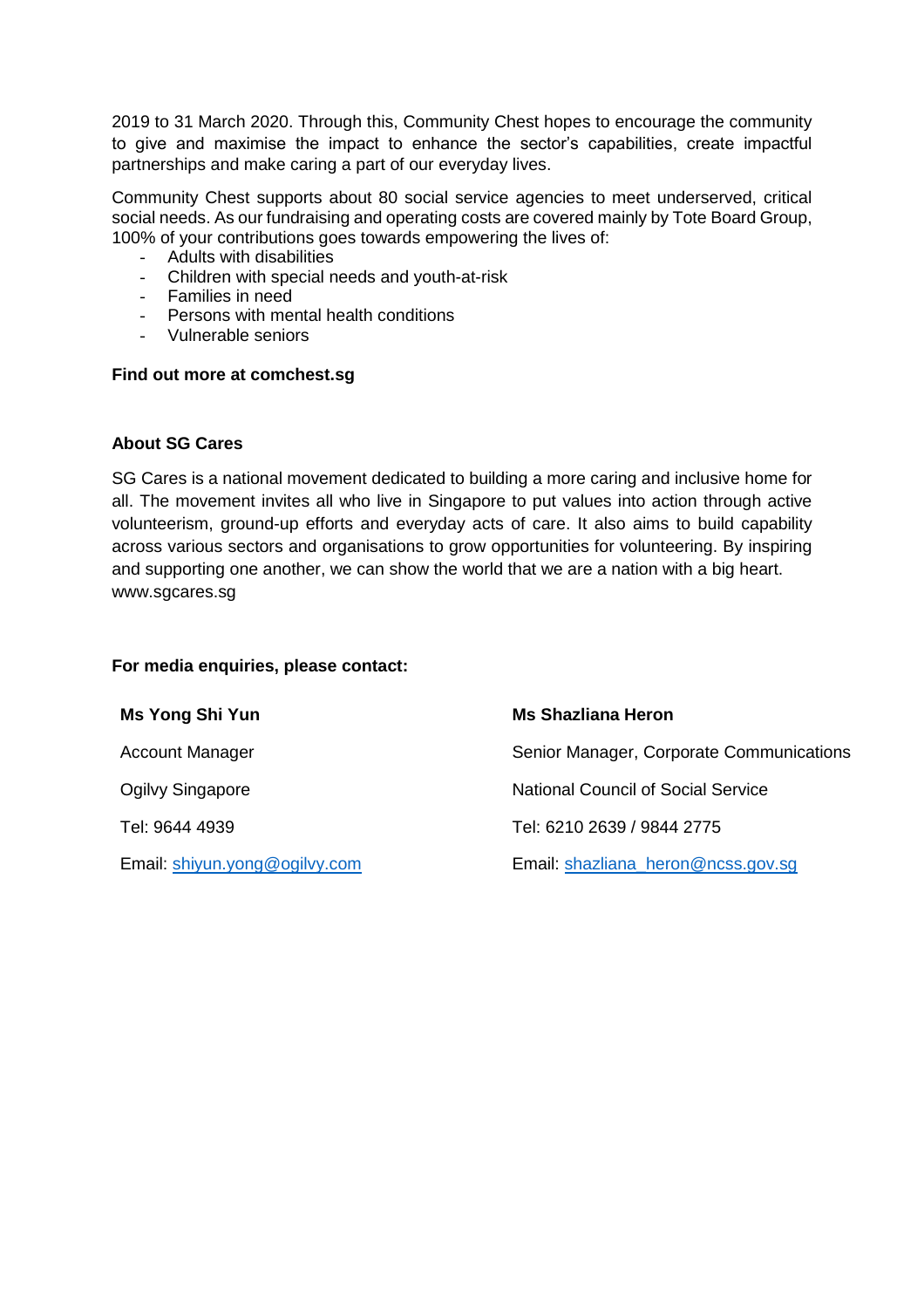# **ANNEX A**

| <b>Community Chest Awards Event Programme</b> |                                                                                                                                                                                                                    |  |  |
|-----------------------------------------------|--------------------------------------------------------------------------------------------------------------------------------------------------------------------------------------------------------------------|--|--|
| <b>Time</b>                                   | <b>Activity</b>                                                                                                                                                                                                    |  |  |
| 6.00 pm                                       | Media registration                                                                                                                                                                                                 |  |  |
| 6.50 pm                                       | Arrival of Host, Minister Desmond Lee at the State Room.                                                                                                                                                           |  |  |
| 7.10pm                                        | Arrival of Guest of Honour - President Halimah Yacob at the State<br>Room<br>President Halimah and Minister Lee will be mingling and taking photos<br>with social service users involved in the event's programme: |  |  |
|                                               |                                                                                                                                                                                                                    |  |  |
|                                               | Singapore Association for Mental Health<br>Students from the Association for Persons with Special Needs<br>(APSN) Bakery Enterprise<br><b>Community of Chefs</b>                                                   |  |  |
| 7.30 pm                                       | Opening Item<br>Académie of Stars - "Lean on Me" and "Home"                                                                                                                                                        |  |  |
| 7.40 pm                                       | Welcome Address by Mr Phillip Tan, Chairman of Community Chest<br>(1 <sup>st</sup> of 4 courses to be served)                                                                                                      |  |  |
| 8.15 pm                                       | Presentation of Awards by Minister Lee                                                                                                                                                                             |  |  |
|                                               | <b>SHARE Achiever Award</b><br>$\bullet$                                                                                                                                                                           |  |  |
|                                               | <b>Charity Silver Award</b><br><b>Charity Platinum Award</b>                                                                                                                                                       |  |  |
|                                               | <b>Volunteer Partner Award</b>                                                                                                                                                                                     |  |  |
|                                               | <b>Enabler Award</b>                                                                                                                                                                                               |  |  |
| 8.30 pm                                       | Performance by Rainbow Centre - "Art with Music"<br>President Halimah, Minister Lee and Mr Phillip Tan will be<br>$\bullet$                                                                                        |  |  |
|                                               | invited on stage after the performance                                                                                                                                                                             |  |  |
|                                               | President Halimah will receive the painting from the<br>$\circ$<br>performers as a token of appreciation                                                                                                           |  |  |
| 8.55 pm                                       | Presentation of Top Awards by President Halimah Yacob                                                                                                                                                              |  |  |
|                                               | <b>Charity Platinum Award</b><br><b>Pinnacle Award</b>                                                                                                                                                             |  |  |
|                                               | Group photo session                                                                                                                                                                                                |  |  |
| 9.10 pm                                       | Video: Dessert making experience of APSN trainees with community<br>of chefs                                                                                                                                       |  |  |
|                                               | (4 <sup>th</sup> of 4 courses to be served)                                                                                                                                                                        |  |  |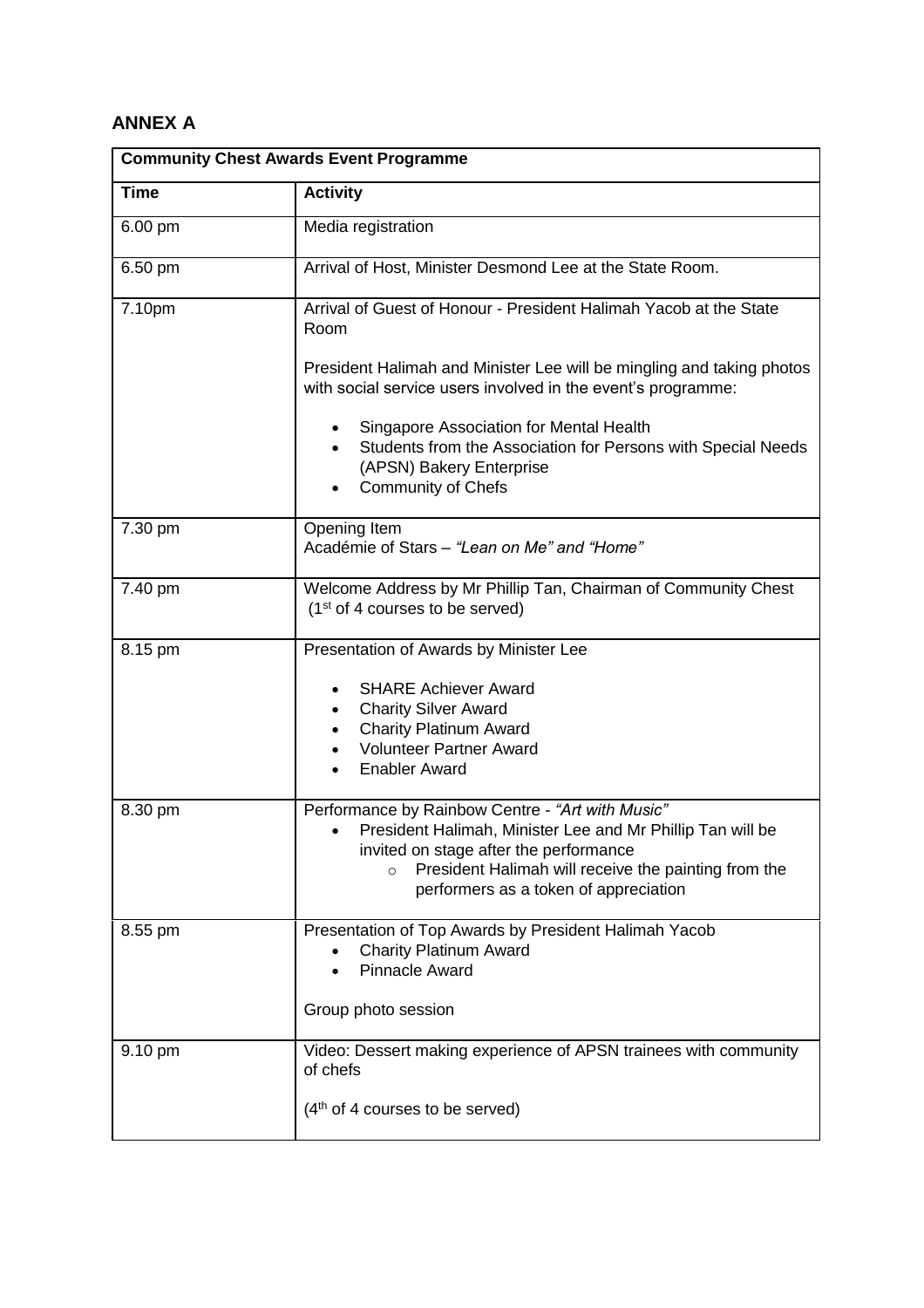|         | Presentation of dessert creation by APSN trainees and chefs. The 13<br>service users from APSN will be presenting a dish of 5 specially-<br>curated dessert items to President Halimah and Minister Lee |
|---------|---------------------------------------------------------------------------------------------------------------------------------------------------------------------------------------------------------|
| 9.20 pm | Finale performance by The Songwriter Music College & Jyotsnaa<br>Jayashanker                                                                                                                            |
| 9.45pm  | End of Ceremony<br>Shuttle buses will be in operation up till 10pm                                                                                                                                      |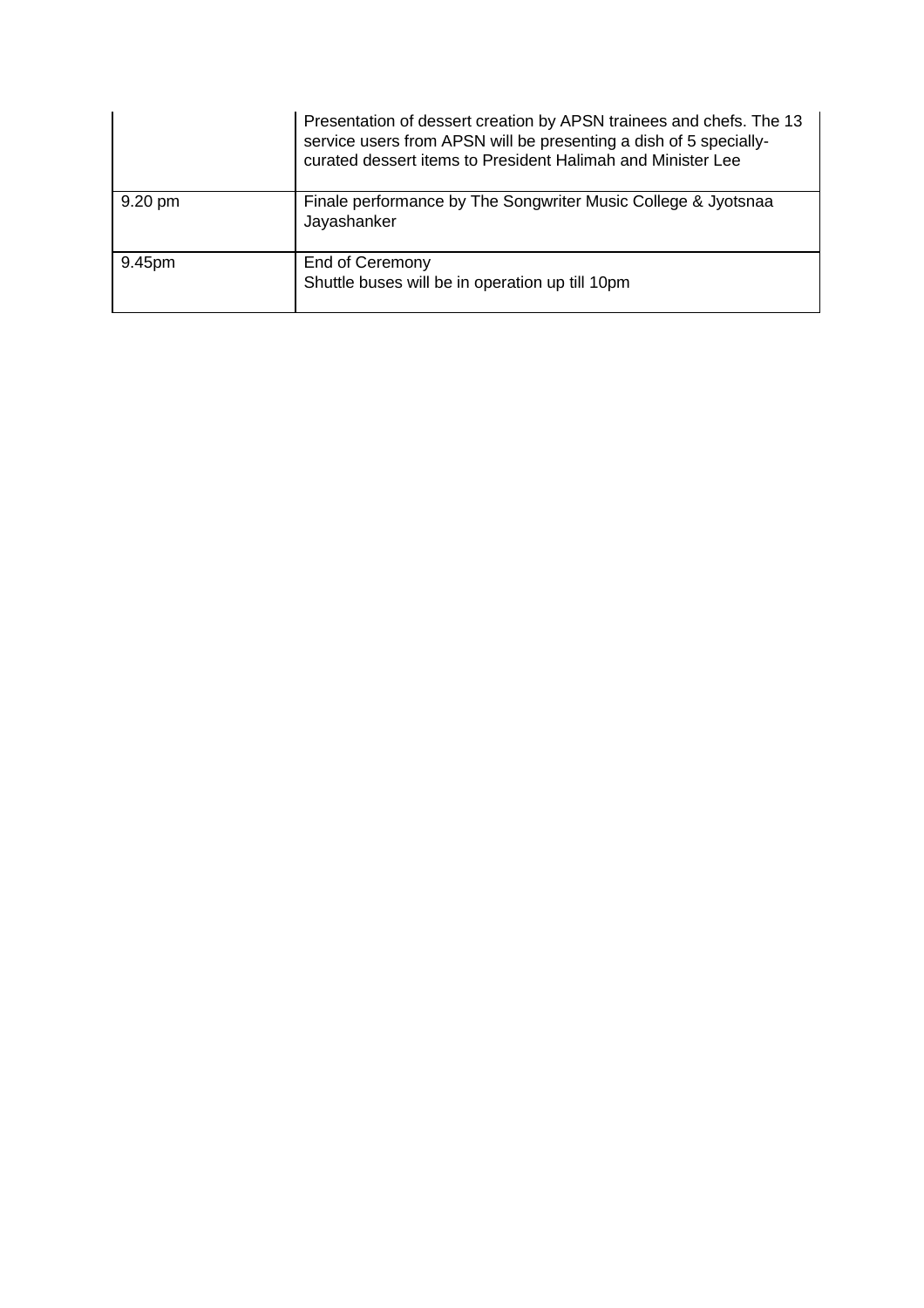## **ANNEX B: FEATURED AWARDS AND RECIPIENTS**

| The SHARE Awards recognise organisations with                                                | <b>SHARE Achiever</b>                                                                                                                                                                                                                                                                                                                                                                                                                                                                                                                                                                                                                                                                                                                                                                                                                                                                                                                                                                                                                                                                                                                                                                                                                                                                                                                                                                                                                                                     |  |
|----------------------------------------------------------------------------------------------|---------------------------------------------------------------------------------------------------------------------------------------------------------------------------------------------------------------------------------------------------------------------------------------------------------------------------------------------------------------------------------------------------------------------------------------------------------------------------------------------------------------------------------------------------------------------------------------------------------------------------------------------------------------------------------------------------------------------------------------------------------------------------------------------------------------------------------------------------------------------------------------------------------------------------------------------------------------------------------------------------------------------------------------------------------------------------------------------------------------------------------------------------------------------------------------------------------------------------------------------------------------------------------------------------------------------------------------------------------------------------------------------------------------------------------------------------------------------------|--|
| employees on SHARE for their high participation rate.                                        |                                                                                                                                                                                                                                                                                                                                                                                                                                                                                                                                                                                                                                                                                                                                                                                                                                                                                                                                                                                                                                                                                                                                                                                                                                                                                                                                                                                                                                                                           |  |
| contribution of \$5,000 and has contributed regularly for                                    |                                                                                                                                                                                                                                                                                                                                                                                                                                                                                                                                                                                                                                                                                                                                                                                                                                                                                                                                                                                                                                                                                                                                                                                                                                                                                                                                                                                                                                                                           |  |
|                                                                                              |                                                                                                                                                                                                                                                                                                                                                                                                                                                                                                                                                                                                                                                                                                                                                                                                                                                                                                                                                                                                                                                                                                                                                                                                                                                                                                                                                                                                                                                                           |  |
|                                                                                              | <b>Share Platinum</b>                                                                                                                                                                                                                                                                                                                                                                                                                                                                                                                                                                                                                                                                                                                                                                                                                                                                                                                                                                                                                                                                                                                                                                                                                                                                                                                                                                                                                                                     |  |
|                                                                                              | Building and                                                                                                                                                                                                                                                                                                                                                                                                                                                                                                                                                                                                                                                                                                                                                                                                                                                                                                                                                                                                                                                                                                                                                                                                                                                                                                                                                                                                                                                              |  |
|                                                                                              | <b>Construction Authority</b>                                                                                                                                                                                                                                                                                                                                                                                                                                                                                                                                                                                                                                                                                                                                                                                                                                                                                                                                                                                                                                                                                                                                                                                                                                                                                                                                                                                                                                             |  |
| 98% to 100%                                                                                  | (BCA)                                                                                                                                                                                                                                                                                                                                                                                                                                                                                                                                                                                                                                                                                                                                                                                                                                                                                                                                                                                                                                                                                                                                                                                                                                                                                                                                                                                                                                                                     |  |
|                                                                                              |                                                                                                                                                                                                                                                                                                                                                                                                                                                                                                                                                                                                                                                                                                                                                                                                                                                                                                                                                                                                                                                                                                                                                                                                                                                                                                                                                                                                                                                                           |  |
|                                                                                              |                                                                                                                                                                                                                                                                                                                                                                                                                                                                                                                                                                                                                                                                                                                                                                                                                                                                                                                                                                                                                                                                                                                                                                                                                                                                                                                                                                                                                                                                           |  |
|                                                                                              |                                                                                                                                                                                                                                                                                                                                                                                                                                                                                                                                                                                                                                                                                                                                                                                                                                                                                                                                                                                                                                                                                                                                                                                                                                                                                                                                                                                                                                                                           |  |
| 50% to 69%                                                                                   |                                                                                                                                                                                                                                                                                                                                                                                                                                                                                                                                                                                                                                                                                                                                                                                                                                                                                                                                                                                                                                                                                                                                                                                                                                                                                                                                                                                                                                                                           |  |
|                                                                                              | <b>Charity Platinum</b>                                                                                                                                                                                                                                                                                                                                                                                                                                                                                                                                                                                                                                                                                                                                                                                                                                                                                                                                                                                                                                                                                                                                                                                                                                                                                                                                                                                                                                                   |  |
|                                                                                              |                                                                                                                                                                                                                                                                                                                                                                                                                                                                                                                                                                                                                                                                                                                                                                                                                                                                                                                                                                                                                                                                                                                                                                                                                                                                                                                                                                                                                                                                           |  |
|                                                                                              | CapitaLand                                                                                                                                                                                                                                                                                                                                                                                                                                                                                                                                                                                                                                                                                                                                                                                                                                                                                                                                                                                                                                                                                                                                                                                                                                                                                                                                                                                                                                                                |  |
|                                                                                              |                                                                                                                                                                                                                                                                                                                                                                                                                                                                                                                                                                                                                                                                                                                                                                                                                                                                                                                                                                                                                                                                                                                                                                                                                                                                                                                                                                                                                                                                           |  |
| through SHARE, Community Chest's monthly giving<br>programme.                                |                                                                                                                                                                                                                                                                                                                                                                                                                                                                                                                                                                                                                                                                                                                                                                                                                                                                                                                                                                                                                                                                                                                                                                                                                                                                                                                                                                                                                                                                           |  |
|                                                                                              |                                                                                                                                                                                                                                                                                                                                                                                                                                                                                                                                                                                                                                                                                                                                                                                                                                                                                                                                                                                                                                                                                                                                                                                                                                                                                                                                                                                                                                                                           |  |
|                                                                                              |                                                                                                                                                                                                                                                                                                                                                                                                                                                                                                                                                                                                                                                                                                                                                                                                                                                                                                                                                                                                                                                                                                                                                                                                                                                                                                                                                                                                                                                                           |  |
|                                                                                              |                                                                                                                                                                                                                                                                                                                                                                                                                                                                                                                                                                                                                                                                                                                                                                                                                                                                                                                                                                                                                                                                                                                                                                                                                                                                                                                                                                                                                                                                           |  |
| \$300,000 and above                                                                          |                                                                                                                                                                                                                                                                                                                                                                                                                                                                                                                                                                                                                                                                                                                                                                                                                                                                                                                                                                                                                                                                                                                                                                                                                                                                                                                                                                                                                                                                           |  |
| \$200,000 to \$299,999                                                                       |                                                                                                                                                                                                                                                                                                                                                                                                                                                                                                                                                                                                                                                                                                                                                                                                                                                                                                                                                                                                                                                                                                                                                                                                                                                                                                                                                                                                                                                                           |  |
| \$100,000 to \$199,999                                                                       |                                                                                                                                                                                                                                                                                                                                                                                                                                                                                                                                                                                                                                                                                                                                                                                                                                                                                                                                                                                                                                                                                                                                                                                                                                                                                                                                                                                                                                                                           |  |
| \$50,000 to \$99,999                                                                         |                                                                                                                                                                                                                                                                                                                                                                                                                                                                                                                                                                                                                                                                                                                                                                                                                                                                                                                                                                                                                                                                                                                                                                                                                                                                                                                                                                                                                                                                           |  |
|                                                                                              |                                                                                                                                                                                                                                                                                                                                                                                                                                                                                                                                                                                                                                                                                                                                                                                                                                                                                                                                                                                                                                                                                                                                                                                                                                                                                                                                                                                                                                                                           |  |
|                                                                                              | <b>Heartwarmers</b><br>1.                                                                                                                                                                                                                                                                                                                                                                                                                                                                                                                                                                                                                                                                                                                                                                                                                                                                                                                                                                                                                                                                                                                                                                                                                                                                                                                                                                                                                                                 |  |
|                                                                                              | Changi Airport<br>2.                                                                                                                                                                                                                                                                                                                                                                                                                                                                                                                                                                                                                                                                                                                                                                                                                                                                                                                                                                                                                                                                                                                                                                                                                                                                                                                                                                                                                                                      |  |
|                                                                                              | Group                                                                                                                                                                                                                                                                                                                                                                                                                                                                                                                                                                                                                                                                                                                                                                                                                                                                                                                                                                                                                                                                                                                                                                                                                                                                                                                                                                                                                                                                     |  |
|                                                                                              |                                                                                                                                                                                                                                                                                                                                                                                                                                                                                                                                                                                                                                                                                                                                                                                                                                                                                                                                                                                                                                                                                                                                                                                                                                                                                                                                                                                                                                                                           |  |
|                                                                                              |                                                                                                                                                                                                                                                                                                                                                                                                                                                                                                                                                                                                                                                                                                                                                                                                                                                                                                                                                                                                                                                                                                                                                                                                                                                                                                                                                                                                                                                                           |  |
|                                                                                              |                                                                                                                                                                                                                                                                                                                                                                                                                                                                                                                                                                                                                                                                                                                                                                                                                                                                                                                                                                                                                                                                                                                                                                                                                                                                                                                                                                                                                                                                           |  |
|                                                                                              |                                                                                                                                                                                                                                                                                                                                                                                                                                                                                                                                                                                                                                                                                                                                                                                                                                                                                                                                                                                                                                                                                                                                                                                                                                                                                                                                                                                                                                                                           |  |
|                                                                                              |                                                                                                                                                                                                                                                                                                                                                                                                                                                                                                                                                                                                                                                                                                                                                                                                                                                                                                                                                                                                                                                                                                                                                                                                                                                                                                                                                                                                                                                                           |  |
|                                                                                              |                                                                                                                                                                                                                                                                                                                                                                                                                                                                                                                                                                                                                                                                                                                                                                                                                                                                                                                                                                                                                                                                                                                                                                                                                                                                                                                                                                                                                                                                           |  |
|                                                                                              |                                                                                                                                                                                                                                                                                                                                                                                                                                                                                                                                                                                                                                                                                                                                                                                                                                                                                                                                                                                                                                                                                                                                                                                                                                                                                                                                                                                                                                                                           |  |
|                                                                                              |                                                                                                                                                                                                                                                                                                                                                                                                                                                                                                                                                                                                                                                                                                                                                                                                                                                                                                                                                                                                                                                                                                                                                                                                                                                                                                                                                                                                                                                                           |  |
|                                                                                              | <b>SMRT</b><br>$\mathbf{1}$ .                                                                                                                                                                                                                                                                                                                                                                                                                                                                                                                                                                                                                                                                                                                                                                                                                                                                                                                                                                                                                                                                                                                                                                                                                                                                                                                                                                                                                                             |  |
|                                                                                              | 2.<br><b>Resorts World</b><br>Sentosa                                                                                                                                                                                                                                                                                                                                                                                                                                                                                                                                                                                                                                                                                                                                                                                                                                                                                                                                                                                                                                                                                                                                                                                                                                                                                                                                                                                                                                     |  |
| non-monetary contributions, which resulted in                                                |                                                                                                                                                                                                                                                                                                                                                                                                                                                                                                                                                                                                                                                                                                                                                                                                                                                                                                                                                                                                                                                                                                                                                                                                                                                                                                                                                                                                                                                                           |  |
|                                                                                              |                                                                                                                                                                                                                                                                                                                                                                                                                                                                                                                                                                                                                                                                                                                                                                                                                                                                                                                                                                                                                                                                                                                                                                                                                                                                                                                                                                                                                                                                           |  |
|                                                                                              |                                                                                                                                                                                                                                                                                                                                                                                                                                                                                                                                                                                                                                                                                                                                                                                                                                                                                                                                                                                                                                                                                                                                                                                                                                                                                                                                                                                                                                                                           |  |
|                                                                                              |                                                                                                                                                                                                                                                                                                                                                                                                                                                                                                                                                                                                                                                                                                                                                                                                                                                                                                                                                                                                                                                                                                                                                                                                                                                                                                                                                                                                                                                                           |  |
| The contribution towards addressing social needs can<br>be made by the nominee in ways like: |                                                                                                                                                                                                                                                                                                                                                                                                                                                                                                                                                                                                                                                                                                                                                                                                                                                                                                                                                                                                                                                                                                                                                                                                                                                                                                                                                                                                                                                                           |  |
|                                                                                              | The organisation must have made a minimum annual<br>at least nine months within the assessment period, but<br>not necessarily for consecutive months.<br>The various types of SHARE Awards are:<br><b>SHARE Participation Rate</b><br>90% to 97%<br>80% to 89%<br>70% to 79%<br>The Charity Awards are presented to organisations and<br>individuals who have made significant donations to<br>Community Chest. These donations include outright<br>donations, funds raised from events and contributions<br>The various types of Charity Awards are:<br><b>Contribution Amount</b><br>The Volunteer Partner Award serves to recognise an<br>which is exemplary in its regular<br>volunteerism scheme, such as service-based or skills-<br>based volunteerism, with demonstrated outcomes.<br>The nominee must have volunteered with a charity that<br>is a member of the National Council of Social Service,<br>and the charity must be supportive of the nomination.<br>The nominee must have a minimum of 20% staff<br>participation rate in the volunteerism scheme, and staff<br>should be involved regularly (for example, each staff<br>having volunteered for at least 24 hours and at least four<br>times during the assessment period).<br>The Enabler Award serves to recognise an<br>organisation or individual who has made significant<br>substantial cost savings or multiplier effect in outreach<br>or fundraising efforts achieved for Community Chest. |  |